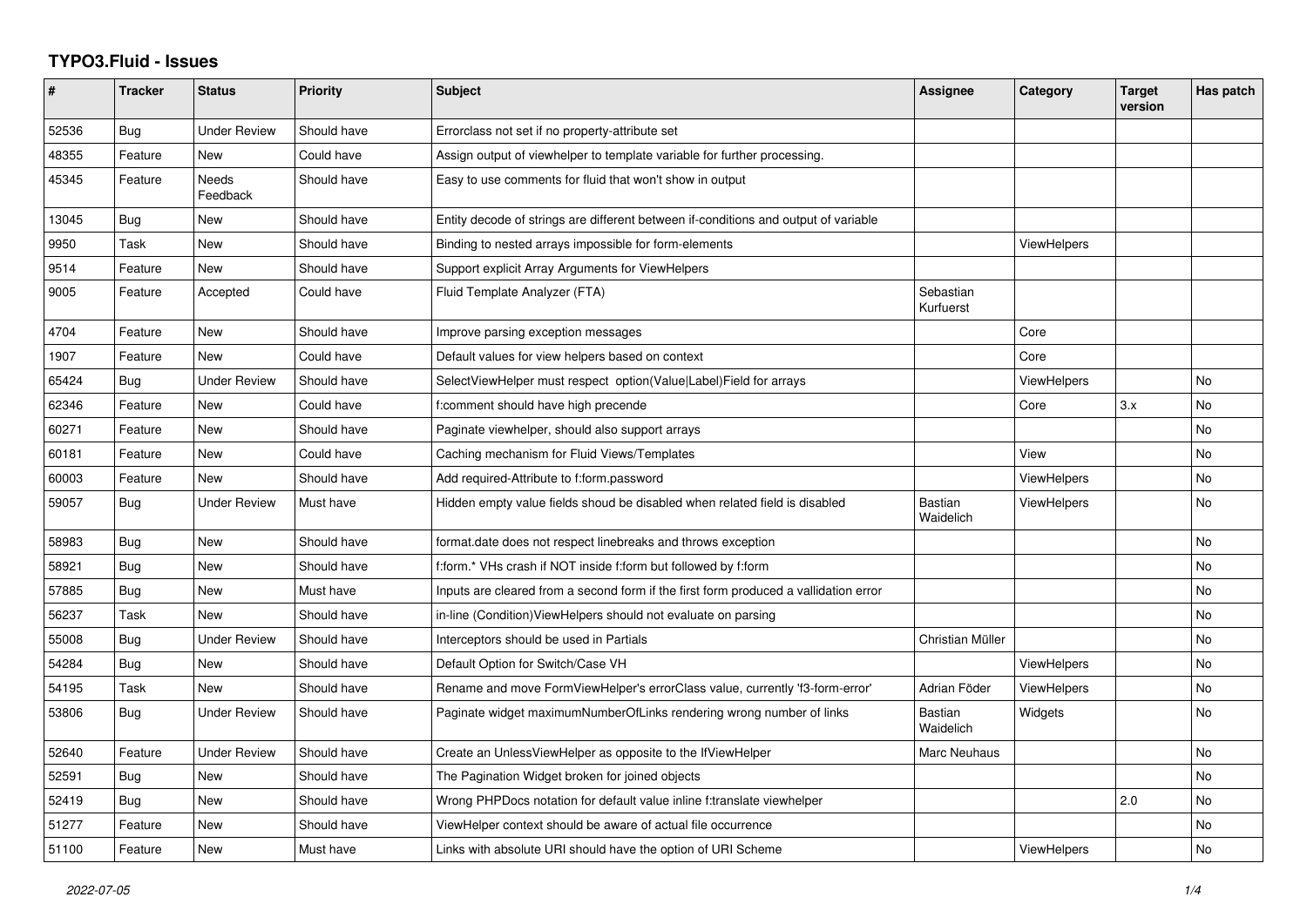| ∦     | <b>Tracker</b> | <b>Status</b>            | <b>Priority</b> | Subject                                                                                       | Assignee               | Category    | <b>Target</b><br>version | Has patch |
|-------|----------------|--------------------------|-----------------|-----------------------------------------------------------------------------------------------|------------------------|-------------|--------------------------|-----------|
| 50888 | Bug            | <b>Under Review</b>      | Should have     | WSOD by changing name of section and if Fluid caches are generated                            |                        |             |                          | No        |
| 49756 | Feature        | Under Review             | Should have     | Select values by array key in checkbox viewhelper                                             |                        |             |                          | No        |
| 49600 | <b>Bug</b>     | New                      | Should have     | f:form tag shown as a HTML on frontend                                                        |                        | ViewHelpers |                          | No        |
| 49038 | Bug            | New                      | Must have       | form.select does not select the first item if prependOptionValue is used                      |                        |             |                          | No        |
| 47669 | Task           | New                      | Should have     | FormViewHelper does not define the default request method                                     |                        |             |                          | No        |
| 47006 | Bug            | <b>Under Review</b>      | Should have     | widget identifier are not unique                                                              |                        |             |                          | No        |
| 46545 | Feature        | New                      | Should have     | Better support for arrays in options of SelectViewHelper                                      |                        |             |                          | No        |
| 46289 | <b>Bug</b>     | Needs<br>Feedback        | Should have     | Enable Escaping Interceptor in XML request format                                             |                        | View        | 2.0.1                    | No        |
| 46257 | Feature        | Under Review             | Should have     | Add escape sequence support for Fluid                                                         |                        | Core        |                          | No        |
| 46091 | Task           | <b>Needs</b><br>Feedback | Should have     | Show source file name and position on exceptions during parsing                               |                        |             |                          | No        |
| 45394 | Task           | New                      | Should have     | Forwardport Unit test for standalone view                                                     |                        | View        |                          | No        |
| 45384 | <b>Bug</b>     | <b>New</b>               | Must have       | Persisted entity object in widget-configuration cannot be deserialized (after reload)         |                        | Widgets     | 2.0.1                    | <b>No</b> |
| 45153 | Feature        | New                      | Should have     | f:be.menus.actionMenuItem - Detection of the current select option is insufficient            |                        |             |                          | No        |
| 44234 | <b>Bug</b>     | <b>Under Review</b>      | Should have     | selectViewHelper's sorting does not respect locale collation                                  |                        | ViewHelpers | 2.1                      | No        |
| 43346 | Feature        | <b>Under Review</b>      | Should have     | Allow property mapping configuration via template                                             | Karsten<br>Dambekalns  | ViewHelpers | 2.1                      | No        |
| 43072 | Task           | New                      | Should have     | Remove TOKENS for adding templates fallback in Backporter                                     |                        | View        |                          | No        |
| 43071 | Task           | New                      | Should have     | Remove TOKENS for adding fallback teplates in B                                               |                        |             |                          | No        |
| 42743 | Task           | New                      | Should have     | Remove inline style for hidden form fields                                                    |                        |             |                          | No        |
| 42397 | Feature        | New                      | Should have     | Missing viewhelper for general links                                                          |                        |             |                          | No        |
| 40998 | <b>Bug</b>     | <b>Under Review</b>      | Should have     | Missing parent request namespaces in form field name prefix                                   | Sebastian<br>Kurfuerst | ViewHelpers | 1.1.1                    | No        |
| 40081 | Feature        | New                      | Should have     | Allow assigned variables as keys in arrays                                                    |                        |             |                          | No        |
| 40064 | <b>Bug</b>     | New                      | Must have       | Multiselect is not getting persisted                                                          |                        | ViewHelpers |                          | No        |
| 39990 | <b>Bug</b>     | New                      | Should have     | Same form twice in one template: hidden fields for empty values are only rendered<br>once     |                        | Core        |                          | No        |
| 39936 | Feature        | New                      | Should have     | registerTagAttribute should handle default values                                             |                        | ViewHelpers |                          | No        |
| 38369 | Bug            | New                      | Must have       | Resource ViewHelpers should not fall back to request package                                  |                        | View        |                          | No        |
| 38130 | Feature        | New                      | Should have     | Checkboxes and multiple select fields should have an assignable default value                 |                        |             |                          | No        |
| 37619 | Bug            | New                      | Should have     | Fatal Error when using variable in name attribute of Section ViewHelper                       |                        | ViewHelpers |                          | No        |
| 37095 | Feature        | New                      | Should have     | It should be possible to set a different template on a Fluid TemplateView inside an<br>action | Christopher<br>Hlubek  |             |                          | No        |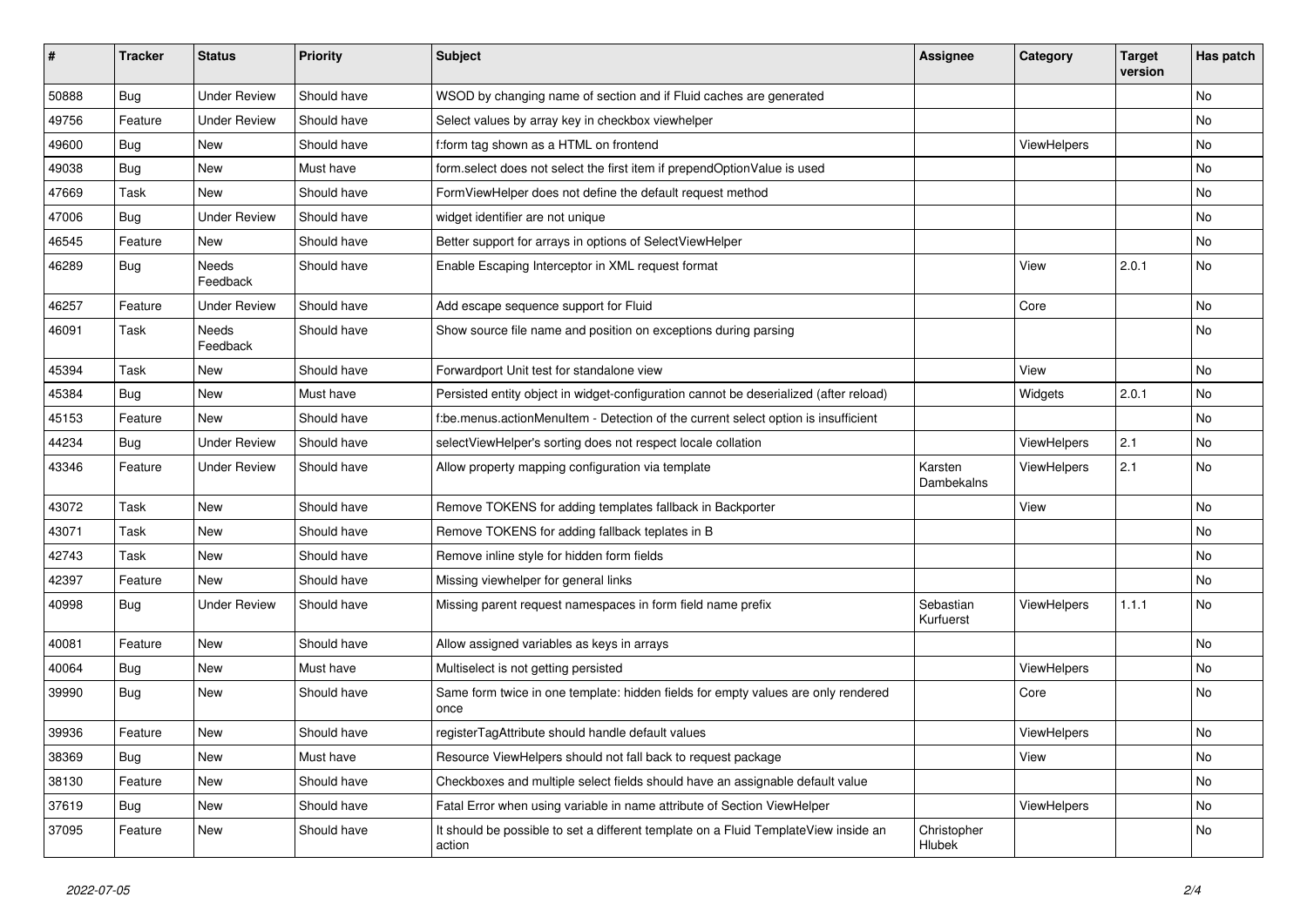| #     | <b>Tracker</b> | <b>Status</b>            | <b>Priority</b>      | <b>Subject</b>                                                                                              | <b>Assignee</b>             | Category           | <b>Target</b><br>version | Has patch |
|-------|----------------|--------------------------|----------------------|-------------------------------------------------------------------------------------------------------------|-----------------------------|--------------------|--------------------------|-----------|
| 36662 | Bug            | <b>Needs</b><br>Feedback | Should have          | Checked state isn't always correct when property is collection                                              | Kevin Ulrich<br>Moschallski | ViewHelpers        | 1.1.1                    | No        |
| 36655 | Bug            | New                      | Should have          | <b>Pagination Links</b>                                                                                     |                             | Widgets            |                          | No        |
| 36410 | Feature        | <b>New</b>               | Should have          | Allow templates to send arguments back to layout                                                            |                             | ViewHelpers        |                          | No        |
| 34682 | Bug            | <b>Under Review</b>      | Should have          | Radio Button missing checked on validation error                                                            |                             | <b>ViewHelpers</b> |                          | No        |
| 34309 | Task           | New                      | Could have           | Unknown ViewHelpers cause exception - should be handled more graceful                                       |                             | ViewHelpers        |                          | No        |
| 33628 | Bug            | Needs<br>Feedback        | Must have            | Multicheckboxes (multiselect) for Collections don't work                                                    | Christian Müller            | ViewHelpers        |                          | No        |
| 33551 | <b>Bug</b>     | New                      | Must have            | View helper values break out of a partial scope                                                             | Sebastian<br>Kurfuerst      | Core               |                          | No        |
| 33394 | Feature        | Needs<br>Feedback        | Should have          | Logical expression parser for BooleanNode                                                                   | <b>Tobias Liebig</b>        | Core               |                          | No        |
| 33215 | Feature        | New                      | Should have          | RFC: Dynamic values in ObjectAccess paths                                                                   |                             |                    |                          | No        |
| 31955 | Feature        | New                      | Should have          | f:uri.widget                                                                                                |                             | Widgets            |                          | No        |
| 30555 | Feature        | New                      | Could have           | Make TagBuilder more extensible                                                                             |                             | Core               |                          | No        |
| 28554 | Bug            | New                      | Should have          | (v4) implement feature flag to disable caching                                                              |                             |                    |                          | No        |
| 28553 | Bug            | New                      | Should have          | improve XHProf test setup                                                                                   |                             |                    |                          | No        |
| 28552 | Bug            | New                      | Should have          | (v5) write ViewHelper test for compiled run; adjust functional test to do two passes<br>(uncached & cached) |                             |                    |                          | No        |
| 28551 | Bug            | Accepted                 | Should have          | (v4) backport VHTest                                                                                        | Sebastian<br>Kurfuerst      |                    |                          | No        |
| 28550 | Bug            | New                      | Should have          | (v4) make widgets cacheable, i.e. not implement childnodeaccess interface                                   |                             |                    |                          | No        |
| 28549 | Bug            | New                      | Should have          | make widgets cacheable, i.e. not implement childnodeaccess interface                                        |                             |                    |                          | No        |
| 27607 | Bug            | New                      | Must have            | Make Fluid comparisons work when first element is STRING, second is NULL.                                   |                             | Core               |                          | No        |
| 26664 | Task           | New                      | Won't have this time | Clean up Form ViewHelpers                                                                                   |                             | ViewHelpers        |                          | No        |
| 26658 | Task           | New                      | Won't have this time | Make Form ViewHelpers consistent                                                                            |                             | ViewHelpers        |                          | No        |
| 12863 | <b>Bug</b>     | New                      | Should have          | Attributes of a viewhelper can't contain a '-'                                                              | Sebastian<br>Kurfuerst      | Core               |                          | No        |
| 10911 | Task           | New                      | Should have          | Tx_Fluid_ViewHelpers_Form_AbstractFormViewHelper->renderHiddenIdentityField<br>should be more reliable      |                             | ViewHelpers        |                          | No        |
| 10472 | Feature        | New                      | Could have           | Fluid Standalone distribution                                                                               |                             | Core               |                          | No        |
| 8989  | Feature        | Needs<br>Feedback        | Could have           | Search path for fluid template files                                                                        |                             | View               |                          | No        |
| 8648  | <b>Bug</b>     | New                      | Should have          | format.crop ViewHelper should support all features of the crop stdWrap function                             |                             | ViewHelpers        |                          | No        |
| 8491  | Task           | Needs<br>Feedback        | Should have          | link.action and uri.action differ in absolute argument                                                      | Karsten<br>Dambekalns       | ViewHelpers        |                          | No        |